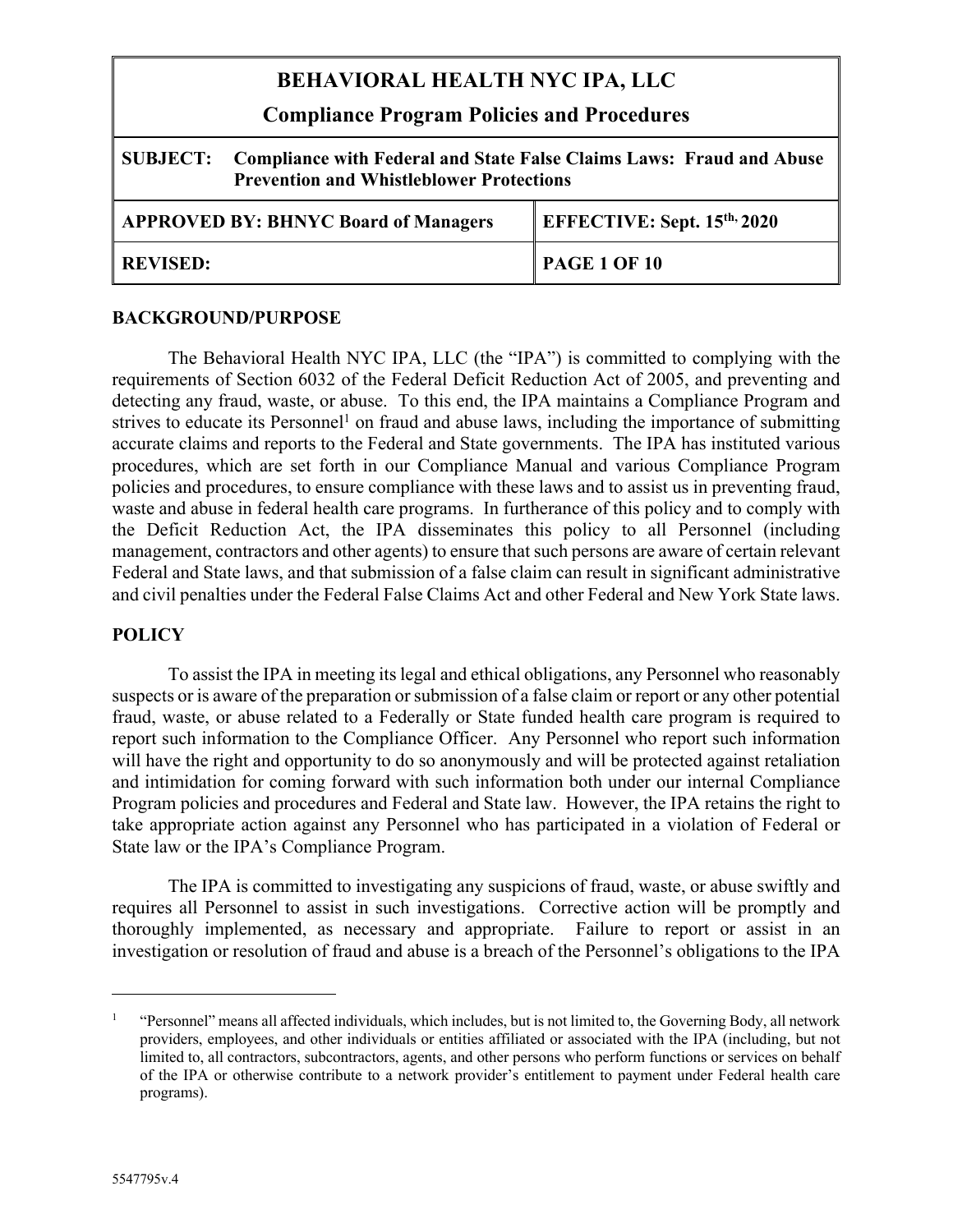and may result in disciplinary action, up to, and including termination of employment or affiliation with the IPA.

### **RELEVANT LAWS:**

### **I. FEDERAL LAWS**

#### **A. The Federal False Claims Act (31 USC §§ 3729-3733)**

The False Claims Act ("FCA") provides, in pertinent part, as follows:

#### **§ 3729. False claims**

#### **(a) LIABILITY FOR CERTAIN ACTS.**

- **(1) IN GENERAL.** Subject to paragraph (2), any person who --
	- **(A)** knowingly presents, or causes to be presented, a false or fraudulent claim for payment or approval;
	- **(B)** knowingly makes, uses, or causes to be made or used, a false record or statement material to a false or fraudulent claim;
	- **(C)** conspires to commit a violation of subparagraph (A), (B), (D), (E), (F), or (G);
	- **(D)** has possession, custody, or control of property or money used, or to be used, by the Government and knowingly delivers, or causes to be delivered, less than all of that money or property;
	- **(E)** is authorized to make or deliver a document certifying receipt of property used, or to be used, by the Government and, intending to defraud the Government, makes or delivers the receipt without completely knowing that the information on the receipt is true;
	- **(F)** knowingly buys, or receives as a pledge of an obligation or debt, public property from an officer or employee of the Government, or a member of the Armed Forces, who lawfully may not sell or pledge property; or
	- **(G)** knowingly makes, uses, or causes to be made or used, a false record or statement material to an obligation to pay or transmit money or property to the Government, or knowingly conceals or knowingly and improperly avoids or decreases an obligation to pay or transmit money or property to the Government, is liable to the United States Government for a civil penalty of not less than \$5,000 and not more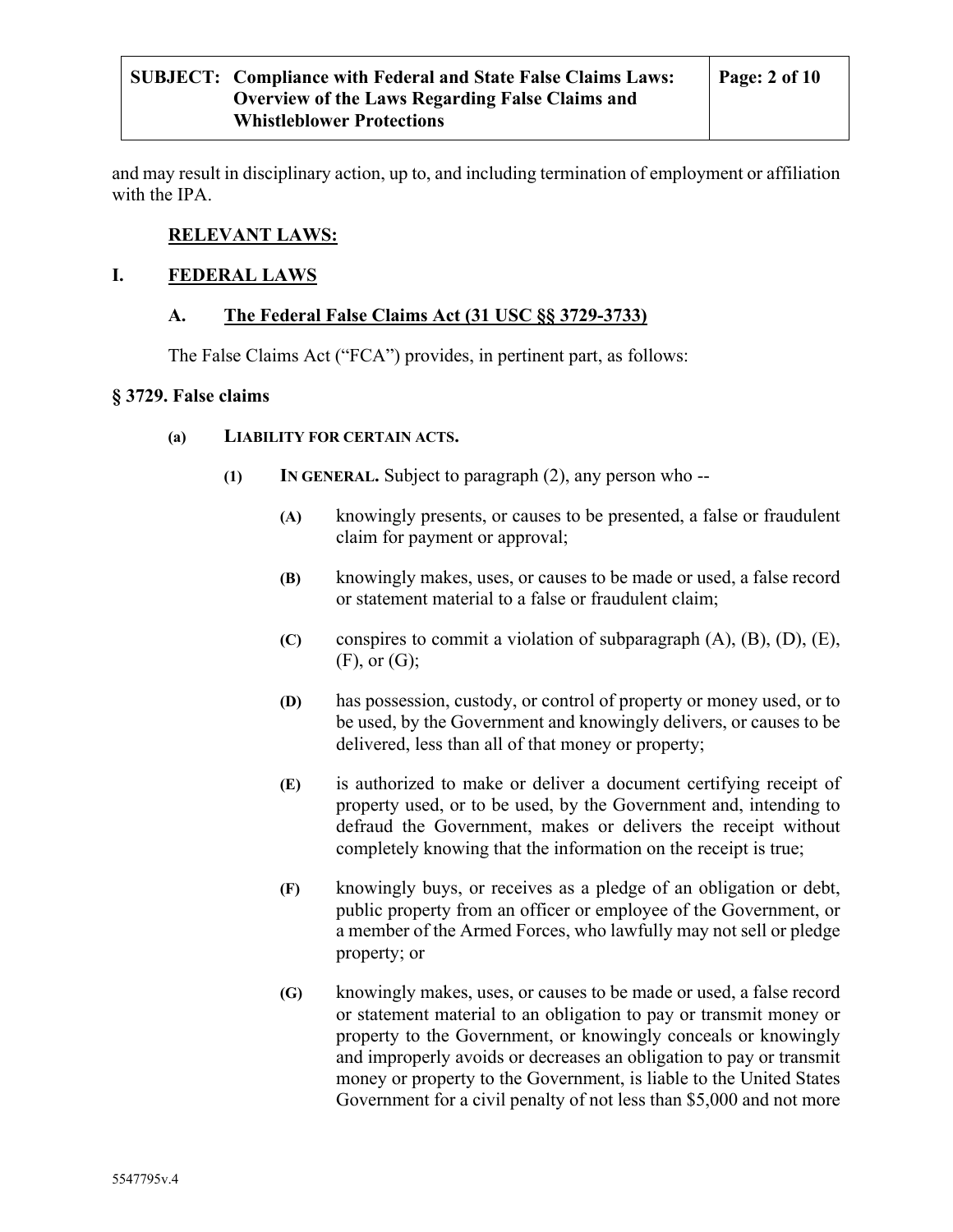than \$10,000, as adjusted by the Federal Civil Penalties Inflation Adjustment Act of 1990 (28 U.S.C. 2461),<sup>2</sup> plus 3 times the amount of damages which the Government sustains because of the act of that person.

- **(2) REDUCED DAMAGES.** If the court finds that-
	- **(A)** the person committing the violation of this subsection furnished officials of the United States responsible for investigating false claims violations with all information known to such person about the violation within 30 days after the date on which the defendant first obtained the information;
	- **(B)** such person fully cooperated with any Government investigation of such violation; and (C) at the time such person furnished the United States with the information about the violation, no criminal prosecution, civil action, or administrative action had commenced under this title with respect to such violation, and the person did not have actual knowledge of the existence of an investigation into such violation, the court may assess not less than 2 times the amount of damages which the Government sustains because of the act of that person.
- **(3) COSTS OF CIVIL ACTIONS.** A person violating this subsection shall also be liable to the United States Government for the costs of a civil action brought to recover any such penalty or damages.
- **(b) DEFINITIONS.** For purposes of this section--
	- **(1)** the terms "knowing" and "knowingly"
		- **(A)** mean that a person, with respect to information--
			- **(i)** has actual knowledge of the information;
			- **(ii)** acts in deliberate ignorance of the truth or falsity of the information; or

<sup>&</sup>lt;sup>2</sup> Although the statutory provisions of the Federal False Claims Act authorizes a range of penalties of from between \$5,000 and \$10,000, those amounts have been adjusted for inflation and increased by regulation to not less than \$11,181 and not more than \$22,363 for penalties assessed after January 29, 2018, whose associated violations occurred after November 2, 2015. *See 28 C.F.R. §85.5*.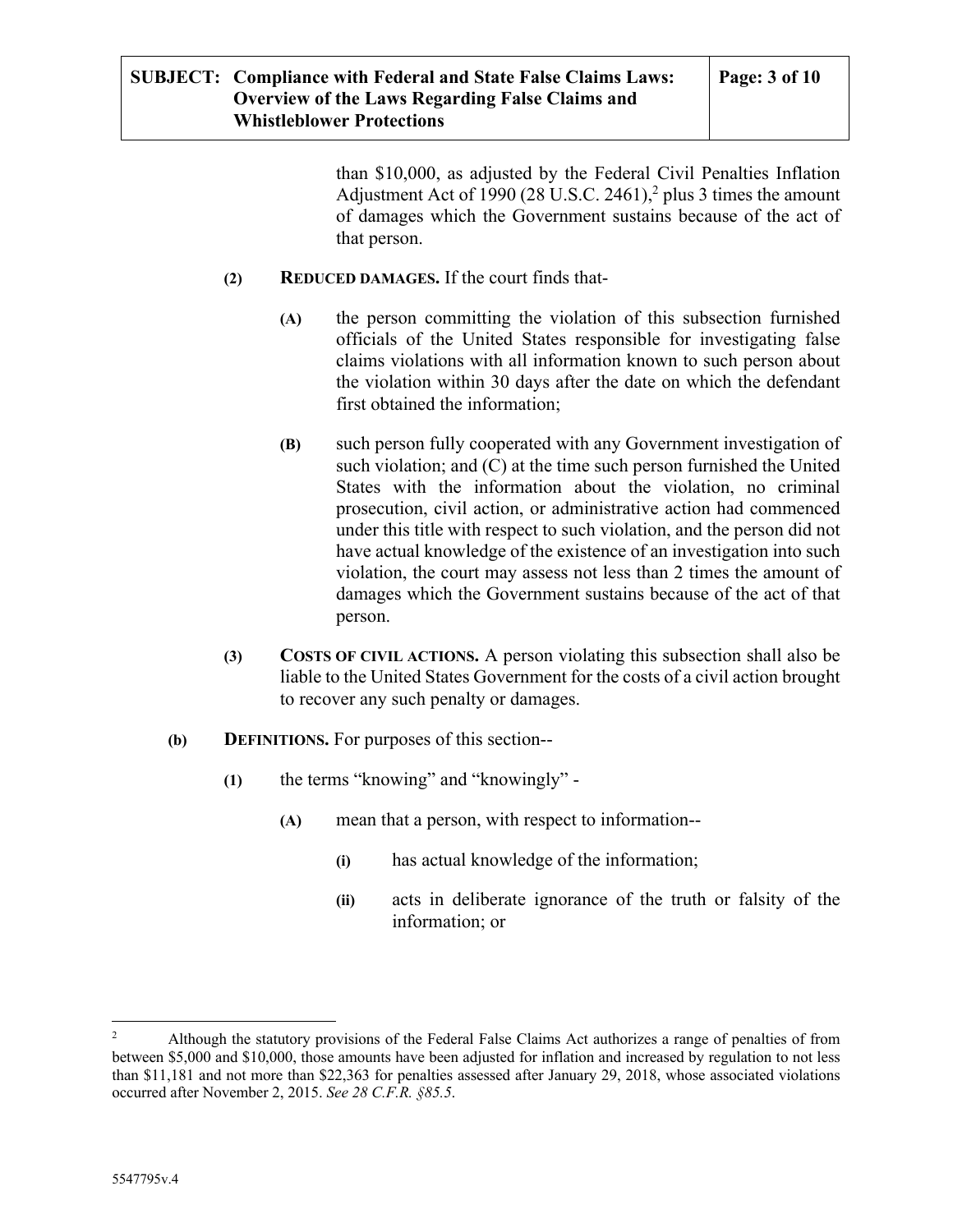- **(iii)** acts in reckless disregard of the truth or falsity of the information; and
- **(B)** require no proof of specific intent to defraud;
- **(2)** the term "claim"
	- **(A)** means any request or demand, whether under a contract or otherwise, for money or property and whether or not the United States has title to the money or property, that-
		- **(i)** is presented to an officer, employee, or agent of the United States; or
		- **(ii)** is made to a contractor, grantee, or other recipient, if the money or property is to be spent or used on the Government's behalf or to advance a Government program or interest, and if the United States Government-
			- **(I)** provides or has provided any portion of the money or property requested or demanded; or
			- **(II)** will reimburse such contractor, grantee, or other recipient for any portion of the money or property which is requested or demanded; and
	- **(B)** does not include requests or demands for money or property that the Government has paid to an individual as compensation for Federal employment or as an income subsidy with no restrictions on that individual's use of the money or property;
- **(3)** the term "obligation" means an established duty, whether or not fixed, arising from an express or implied contractual, grantor-grantee, or licensorlicensee relationship, from a fee-based or similar relationship, from statute or regulation, or from the retention of any overpayment; and
- **(4)** the term "material" means having a natural tendency to influence, or be capable of influencing, the payment or receipt of money or property.
- **(c) EXEMPTION FROM DISCLOSURE.** Any information furnished pursuant to subsection (a)(2) shall be exempt from disclosure under section 552 of title 5.
- **(d) EXCLUSION.** This section does not apply to claims, records, or statements made under the Internal Revenue Code of 1986.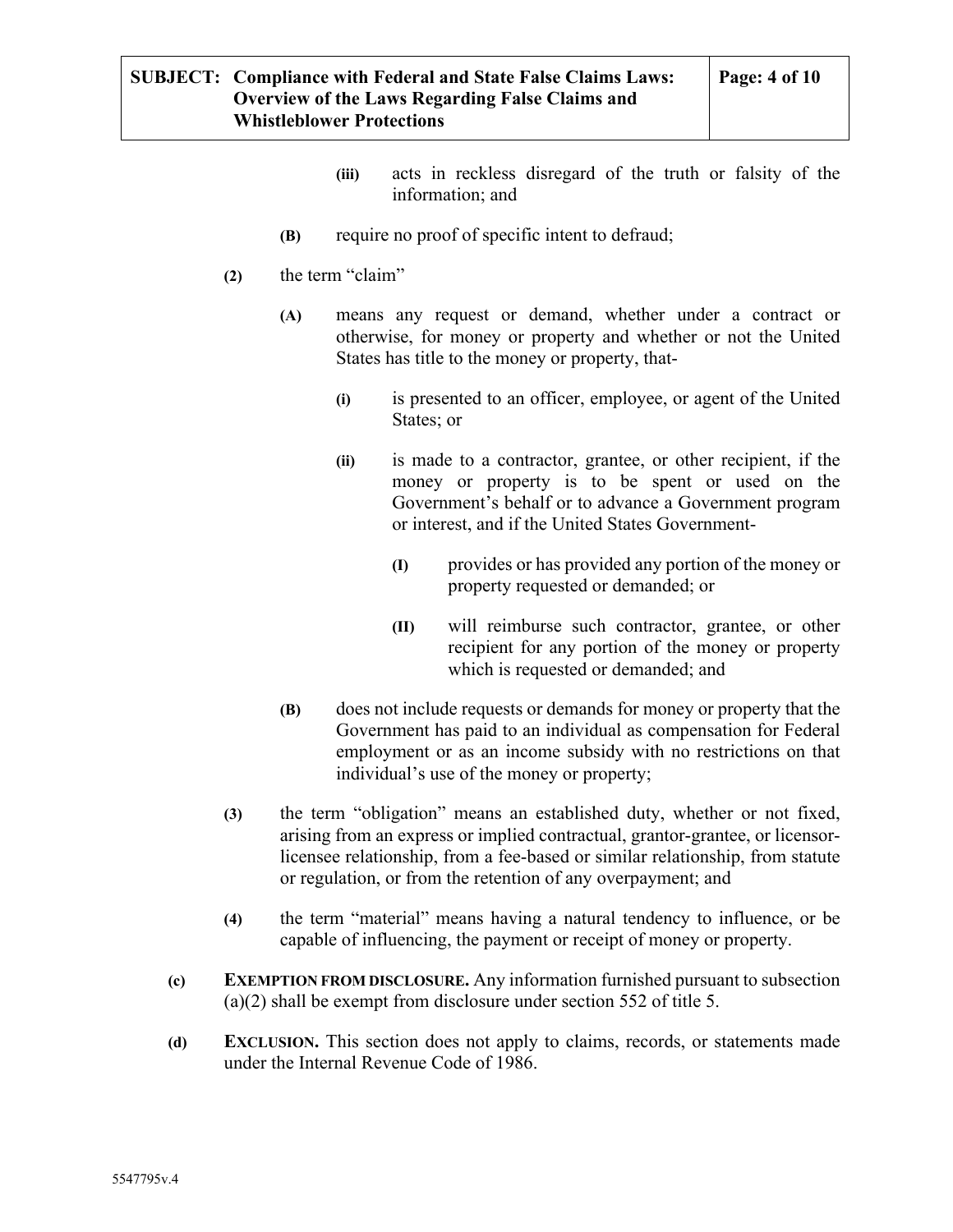# **SUBJECT: Compliance with Federal and State False Claims Laws: Overview of the Laws Regarding False Claims and Whistleblower Protections**

While the False Claims Act imposes liability only when the claimant acts "knowingly," it does not require that the person submitting the claim have actual knowledge that the claim is false. A person who acts in reckless disregard or in deliberate ignorance of the truth or falsity of the information, also can be found liable under the Act. 31 U.S.C. 3729(b).

In sum, the False Claims Act imposes liability on any person who submits a claim to the federal government, or submits a claim to entities administering government funds, that he or she knows (or should know) is false. An example may be a provider who submits a bill to Medicare for behavioral health services she knows she has not provided. The False Claims Act also imposes liability on an individual who may knowingly submit a false record in order to obtain payment from the government. An example of this may include a government contractor who submits records that he knows (or should know) are false and that indicate compliance with certain contractual or regulatory requirements. The third area of liability includes those instances in which someone may obtain money from the federal government to which he may not be entitled, and then uses false statements or records in order to retain the money. An example of this so-called "reverse false claim" may include a hospital which obtains interim payments from Medicare or Medicaid throughout the year, and then knowingly files a false cost report at the end of the year in order to avoid making a refund to the Medicare or Medicaid program.

In addition to its substantive provisions, the FCA provides that private parties may bring an action on behalf of the United States. 31 U.S.C. 3730 (b). These private parties, known as "qui tam relators," may share in a percentage of the proceeds from an FCA action or settlement.

Section 3730(d)(1) of the FCA provides, with some exceptions, that a qui tam relator, when the Government has intervened in the lawsuit, shall receive at least 15 percent but not more than 25 percent of the proceeds of the FCA action depending upon the extent to which the relator substantially contributed to the prosecution of the action. When the Government does not intervene, section 3730(d)(2) provides that the relator shall receive an amount that the court decides is reasonable and shall be not less than 25 percent and not more than 30 percent

# **B. Administrative Remedies for False Claims (31 USC Chapter 38. §§ 3801-3812)**

This statute allows for administrative recoveries by federal agencies. If a person submits a claim that the person knows is false or contains false information, or omits material information, the agency receiving the claim may impose a penalty of up to \$5,000 for each claim.<sup>3</sup> The agency may also recover twice the amount of the claim.

Unlike the False Claims Act, a violation of this law occurs when a false claim is submitted rather than when it is paid. Also unlike the False Claims Act, the determination of whether a claim

<sup>3</sup> Although the statutory provisions of the Program Fraud Civil Remedies Act authorizes a penalty up to \$5,000, that amount has been adjusted for inflation and increased by regulation to not more than \$11,181 for penalties assessed after January 29, 2018, whose associated violations occurred after November 2, 2015. *See 28 C.F.R. §85.5.*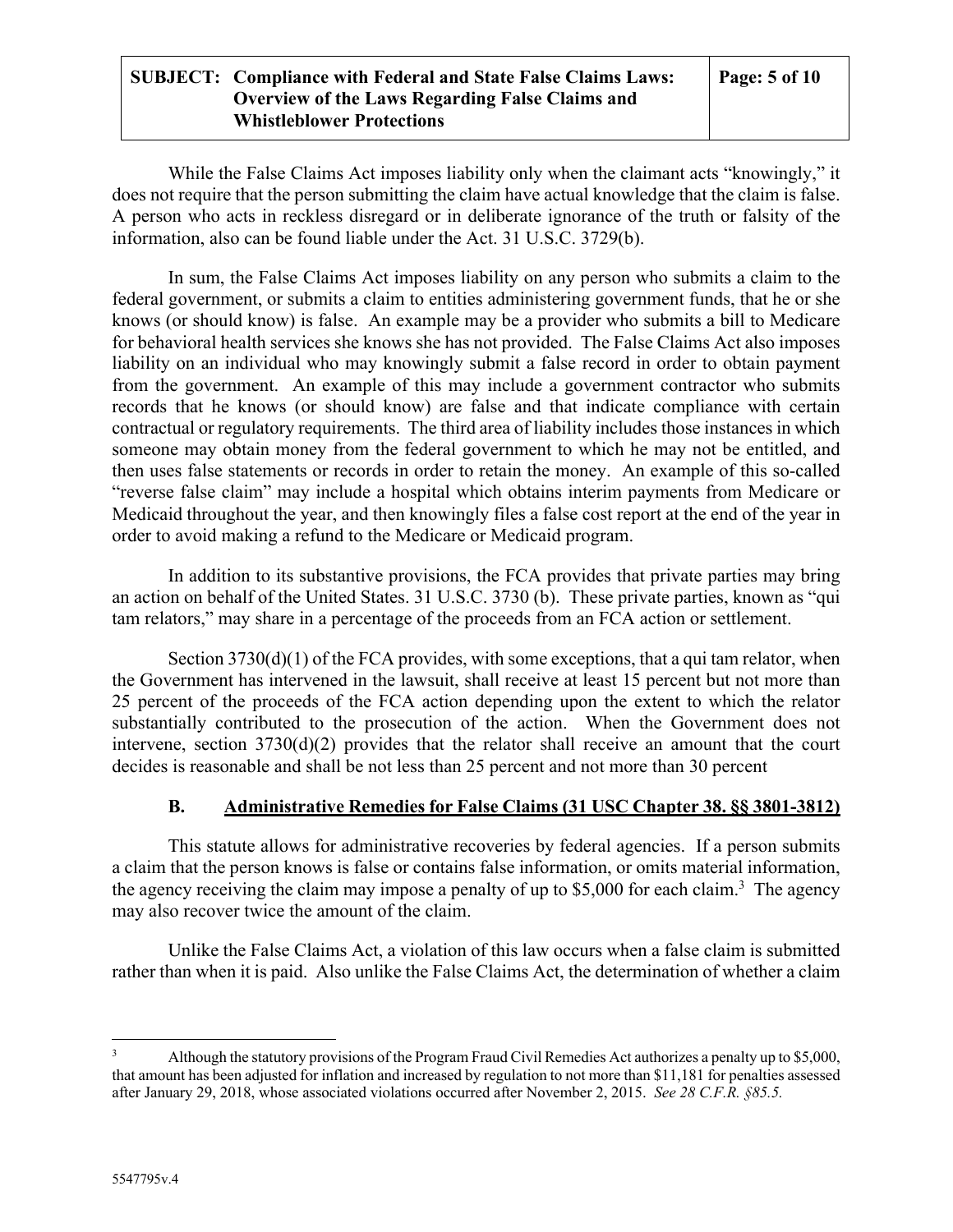is false, and the imposition of fines and penalties is made by the administrative agency, not by prosecution in the federal court system.

# **II. NEW YORK STATE LAWS**

New York's false claims laws fall into two categories: civil and administrative; and criminal laws. Some apply to recipient false claims and some apply to provider false claims, and while most are specific to healthcare or Medicaid, some of the "common law" crimes apply to areas of interaction with the government.

# **A. Civil and Administrative Laws**

# **1. NY False Claims Act (State Finance Law, §§187–194)**

The NY False Claims Act closely tracks the federal False Claims Act. It imposes penalties and fines on individuals and entities that file false or fraudulent claims for payment from any state or local government, including health care programs such as Medicaid. The penalty for filing a false claim is equal to the amount that may be imposed under the federal FCA (as may be adjusted for inflation) and the recoverable damages are between two and three times the value of the amount falsely received. In addition, the false claim filer may have to pay the government's legal fees.

The Act allows private individuals to file lawsuits in state court, just as if they were state or local government parties. If the suit eventually concludes with payments back to the government, the person who started the case can recover 25-30% of the proceeds if the government did not participate in the suit of 15-25% if the government did participate in the suit.

# **2. Social Services Law §145-b -- False Statements**

It is a violation to knowingly obtain or attempt to obtain payment for items or services furnished under any Social Services program, including Medicaid, by use of a false statement, deliberate concealment or other fraudulent scheme or device. The state or the local Social Services district may recover three times the amount incorrectly paid. In addition, the Department of Health may impose a civil penalty of up to ten thousand dollars per violation. If repeat violations occur within five years, a penalty of up to thirty thousand dollars per violation may be imposed if the repeat violations involve more serious violations of Medicaid rules, billing for services not rendered, or providing excessive services.

# **3. Social Services Law § 145-c - Sanctions**

If any person applies for or receives public assistance, including Medicaid, by intentionally making a false or misleading statement, or intending to do so, the needs of the individual or that of his family shall not be taken into account for the purpose of determining his or her needs or that of his family for six months if a first offense, for twelve months if a second offense (or if benefits wrongfully received are at least one thousand dollars but not more than three thousand nine hundred dollars), for eighteen months if a third offense (or if benefits wrongfully received are in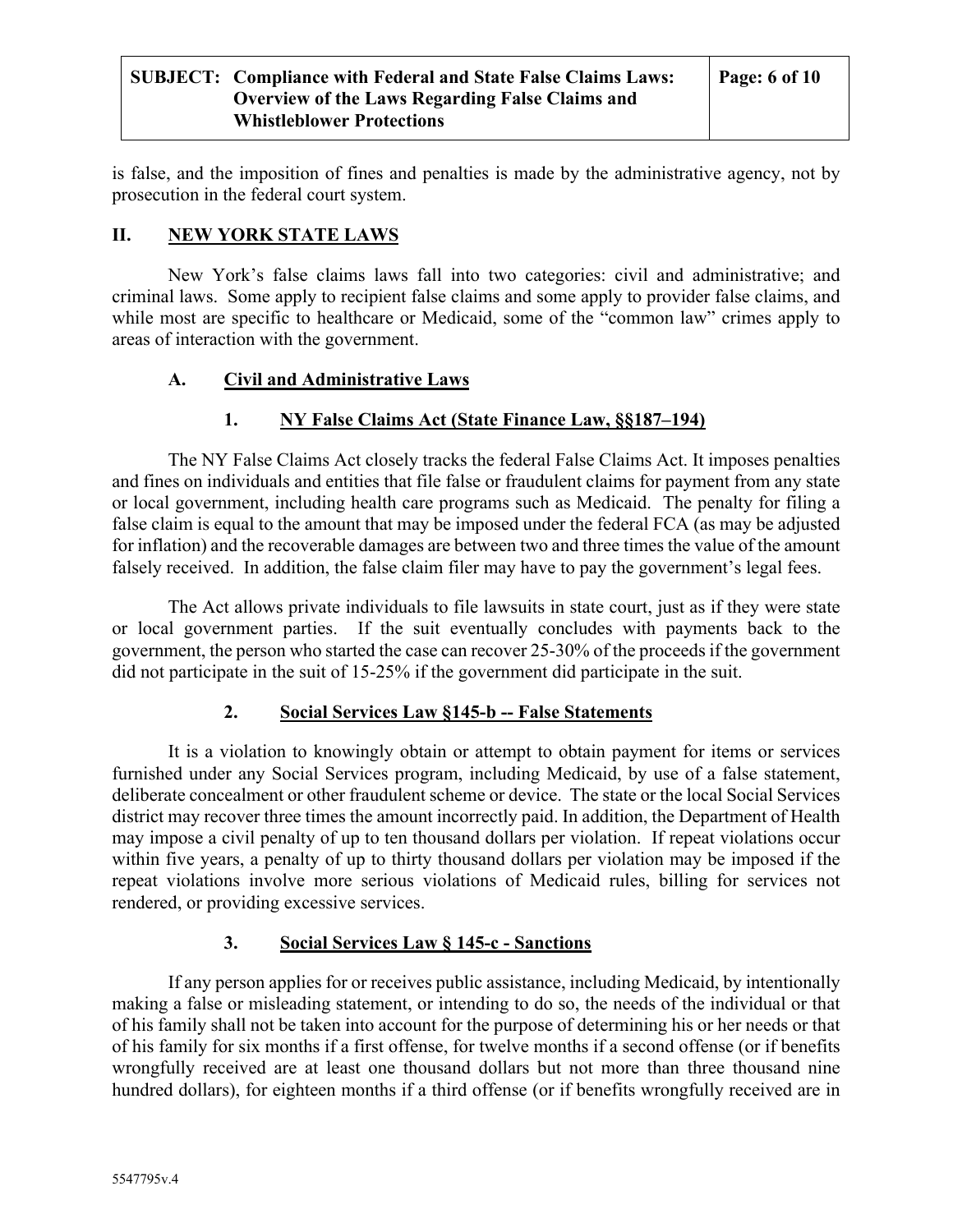excess of three thousand nine hundred dollars), and five years for any subsequent occasion of any such offense.

### **B. Criminal Laws**

### **1. Social Services Law §145 - Penalties**

Any person who submits false statements or deliberately conceals material information in order to receive public assistance, including Medicaid, is guilty of a misdemeanor.

### **2. Social Services Law § 366-b - Penalties for Fraudulent Practices**

- (a) Any person who obtains or attempts to obtain, for himself or others, medical assistance by means of a false statement, concealment of material facts, impersonation or other fraudulent means is guilty of a Class A misdemeanor.
- (b) Any person who, with intent to defraud, presents for payment and false or fraudulent claim for furnishing services, knowingly submits false information to obtain greater Medicaid compensation or knowingly submits false information in order to obtain authorization to provide items or services is guilty of a Class A misdemeanor.

#### **3. Penal Law Article 155 - Larceny**

The crime of larceny applies to a person who, with intent to deprive another of his property, obtains, takes or withholds the property by means of trick, embezzlement, false pretense, false promise, including a scheme to defraud, or other similar behavior. It has been applied to Medicaid fraud cases.

- (a) Fourth degree grand larceny involves property valued over \$1,000. It is a Class E felony.
- (b) Third degree grand larceny involves property valued over \$3,000. It is a Class D felony.
- (c) Second degree grand larceny involves property valued over \$50,000. It is a Class C felony.
- (d) First degree grand larceny involves property valued over \$1 million. It is a Class B felony.

### **4. Penal Law Article 175 - False Written Statements**

Four crimes in this Article relate to filing false information or claims and have been applied in Medicaid fraud prosecutions: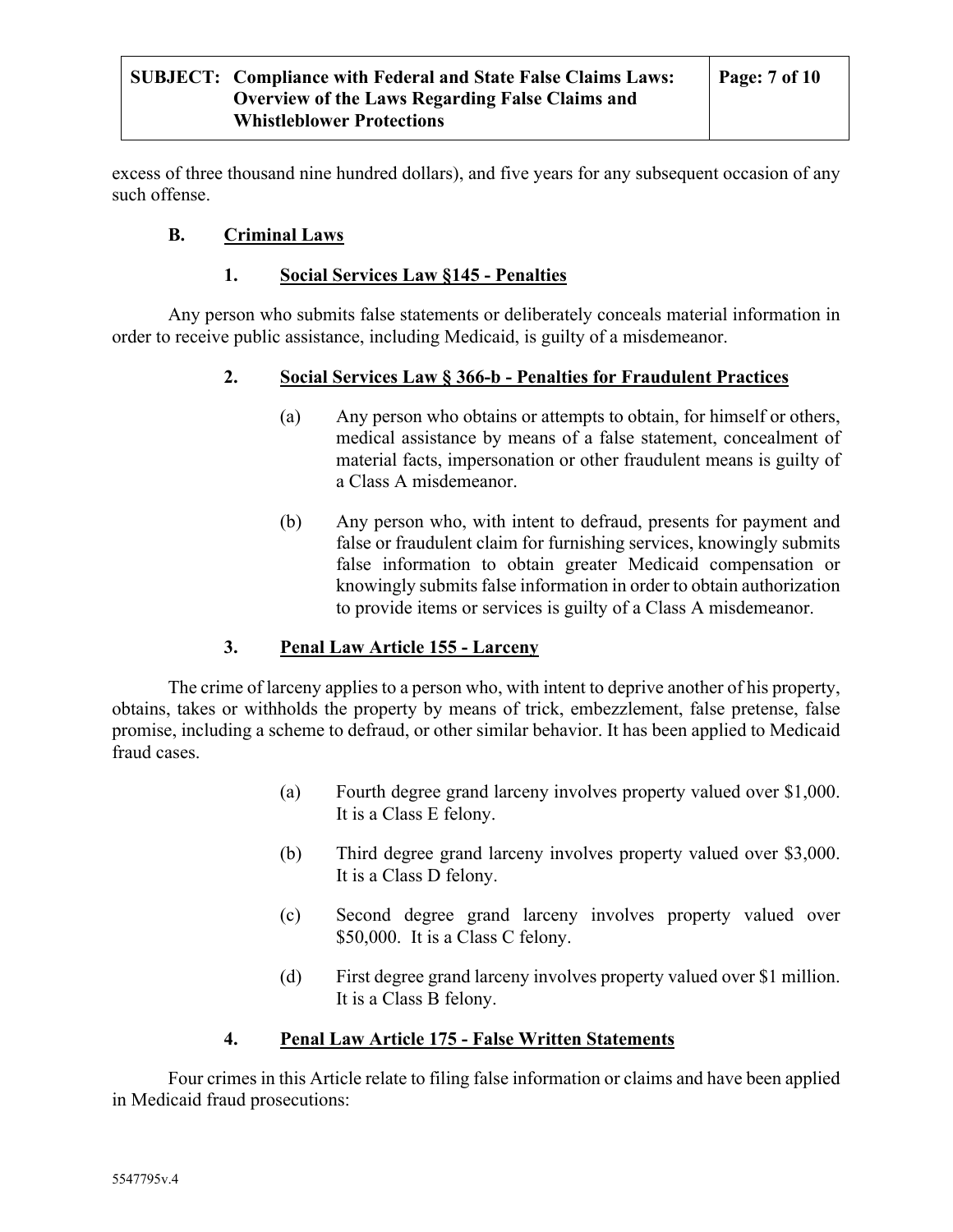- (a) § 175.05, Falsifying business records involves entering false information, omitting material information or altering an enterprise's business records with the intent to defraud. It is a Class A misdemeanor.
- (b) § 175.10, Falsifying business records in the first degree includes the elements of the § 175.05 offense and includes the intent to commit another crime or conceal its commission. It is a Class E felony.
- (c)  $\S$  175.30, Offering a false instrument for filing in the second degree involves presenting a written instrument (including a claim for payment) to a public office knowing that it contains false information. It is a Class A misdemeanor.
- (d) § 175.35, Offering a false instrument for filing in the first degree includes the elements of the second degree offense and must include an intent to defraud the state or a political subdivision. It is a Class E felony.

### **5. Penal Law Article 176 - Insurance Fraud**

Applies to claims for insurance payment, including Medicaid or other health insurance and contains six crimes.

- (a) Insurance Fraud in the 5th degree involves intentionally filing a health insurance claim knowing that it is false. It is a Class A misdemeanor.
- (b) Insurance fraud in the 4th degree is filing a false insurance claim for over \$1,000. It is a Class E felony.
- (c) Insurance fraud in the 3rd degree is filing a false insurance claim for over \$3,000. It is a Class D felony.
- (d) Insurance fraud in the 2nd degree is filing a false insurance claim for over \$50,000. It is a Class C felony.
- (e) Insurance fraud in the 1st degree is filing a false insurance claim for over \$1 million. It is a Class B felony.
- (f) Aggravated insurance fraud is committing insurance fraud more than once. It is a Class D felony.

# **6. Penal Law Article 177 - Health Care Fraud**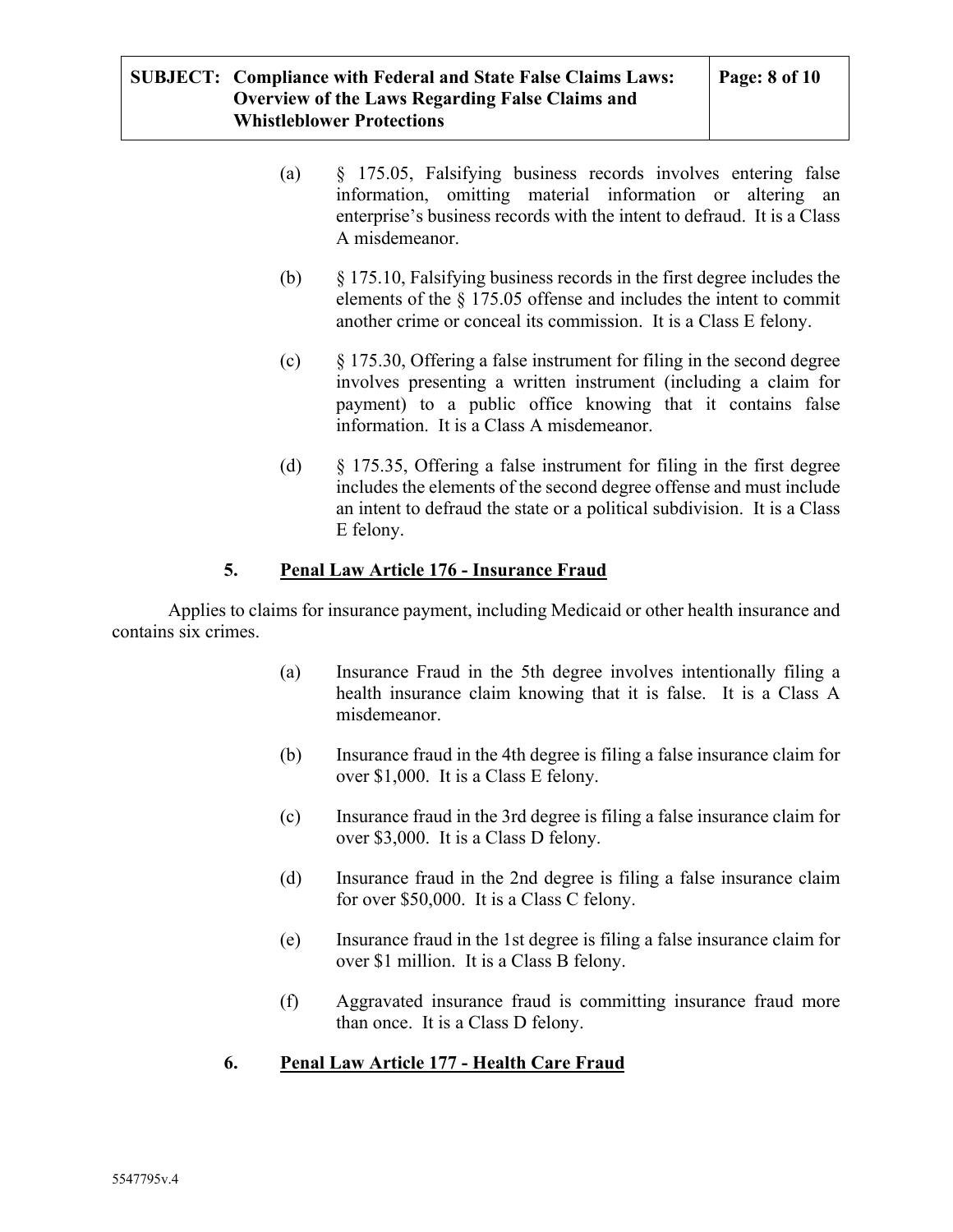Applies to claims for health insurance payment, including Medicaid, and contains five crimes:

- (a) Health care fraud in the 5th degree is knowingly filing, with intent to defraud, a claim for payment that intentionally has false information or omissions. It is a Class A misdemeanor.
- (b) Health care fraud in the 4th degree is filing false claims and annually receiving over \$3,000 in aggregate. It is a Class E felony.
- (c) Health care fraud in the 3rd degree is filing false claims and annually receiving over \$10,000 in the aggregate. It is a Class D felony.
- (d) Health care fraud in the 2nd degree is filing false claims and annually receiving over \$50,000 in the aggregate. It is a Class C felony.
- (e) Health care fraud in the 1st degree is filing false claims and annually receiving over \$1 million in the aggregate. It is a Class B felony.

### **III. WHISTLEBLOWER PROTECTIONS**

#### **A. Federal False Claims Act (31 U.S.C. §3730[h])**

The Federal False Claims Act provides protection to qui tam relators (individuals who commence a False Claims action) who are discharged, demoted, suspended, threatened, harassed, or in any other manner discriminated against in the terms and conditions of their employment as a result of their furtherance of an action under the FCA. 31 U.S.C. 3730(h). Remedies include reinstatement with comparable seniority as the qui tam relator would have had but for the discrimination, two times the amount of any back pay, interest on any back pay, and compensation for any special damages sustained as a result of the discrimination, including litigation costs and reasonable attorneys' fees.

#### **B. NY False Claim Act (State Finance Law §191)**

The New York State False Claim Act also provides protection to qui tam relators (individuals who commence a False Claims action) who are discharged, demoted, suspended, threatened, harassed, or in any other manner discriminated against in the terms and conditions of their employment as a result of their furtherance of an action under the Act. Remedies include reinstatement with comparable seniority as the qui tam relator would have had but for the discrimination, two times the amount of any back pay, interest on any back pay, and compensation for any special damages sustained as a result of the discrimination, including litigation costs and reasonable attorneys' fees.